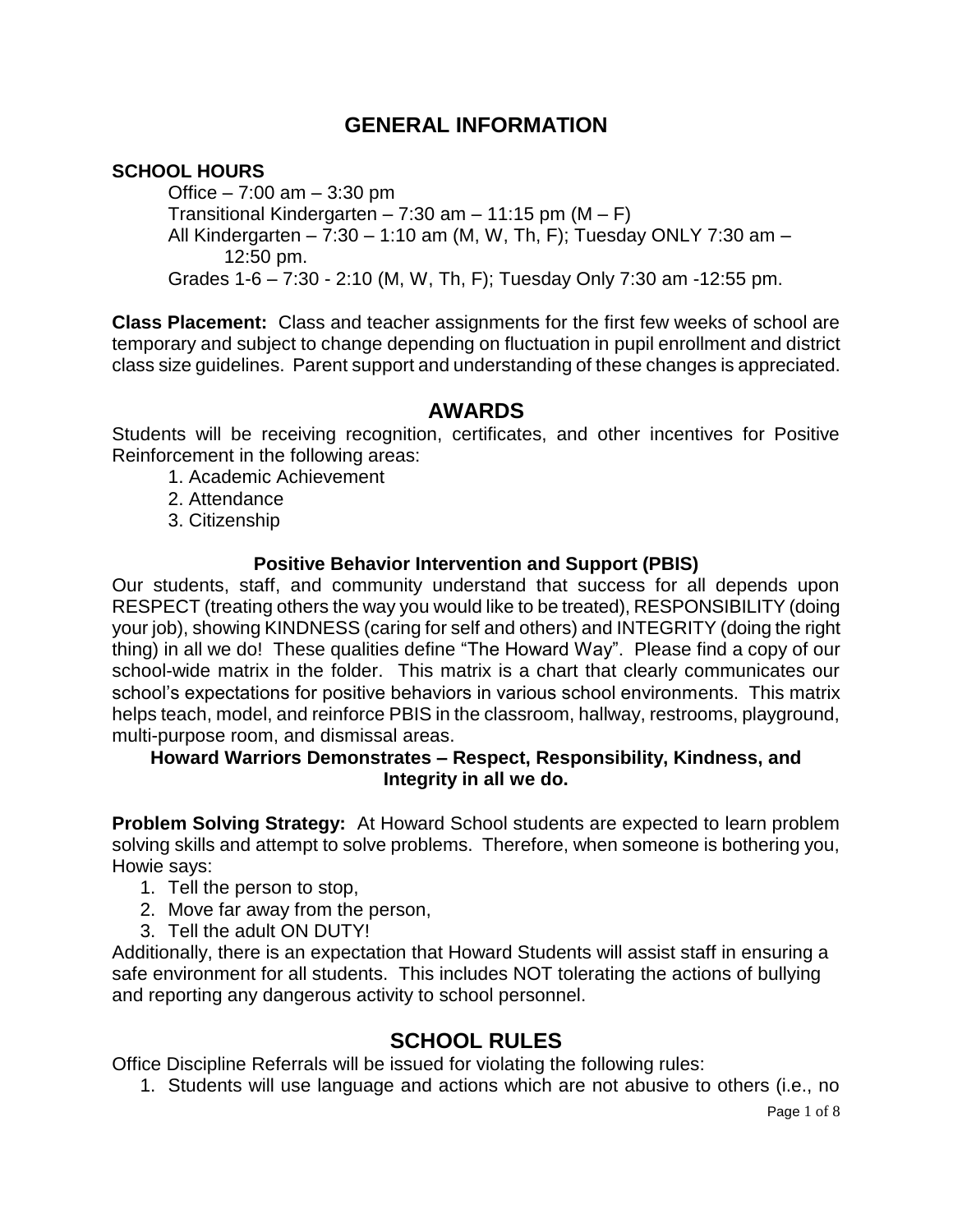threats, profanity, defiance, or gestures).

- 2. Students will be respectful towards any adult (i.e., no name calling, threatening, mimicking, making faces, yelling, or gestures).
- 3. Students will respect school and personal property (i.e., no stealing or trading personal items, no swinging on doors, writing on or willfully destroying school property or the property of others).
- 4. Students will keep hands, feet, and objects to themselves (i.e. no fighting or play fighting, hitting, biting, kicking, tackling, swinging jackets or other items, or throwing things).
- 5. Students will take responsibility for their actions and maintain integrity by completing their own work to the best of their ability.
- 6. Students will have food only in assigned eating areas. Gum chewing is not allowed.
- 7. Students will follow playground rules.

## **OFFICE DISCIPLINE REFERRAL (ODR) PROCEDURES**

## **ODR #1**

- ─ Teacher conferences with student
- ─ Principal conferences with student
- ─ Parent signs and returns ODR
- ─ Loss of playground privileges
	- Primary ─ one recess
	- Upper ─ one day
- ─ Teacher and principal start a discipline record

### **ODR #2**

- ─ Teacher/parent/student/principal conference
- ─ Parent signs and returns ODR
- ─ Loss of playground privileges
	- Primary ─ one day

Upper ─ one week

- Student loses all playground privileges until parent/teacher/principal meeting

## **ODR #3**

- ─ Teacher/parent/student/principal meeting with principal to develop a plan/contract
- ─ Parent signs and returns ODR
- ─ Further action will be determined at the meeting
- ─ Student may be suspended at principal's discretion
- ─ Student loses all playground privileges until parent/teacher/principal meeting

**NOTE:** Severe offenses may bypass steps one through three. If necessary the student will be suspended and parent contacted. Suspension is a very serious action. The principal may suspend for up to five days for each suspension period. A total of 20 days may result in a student's inability to attend Howard School.

Students following playground and school rules and "caught being good" will be given a Howie Happy Card to fill out and redeemed for classroom points to spend on class/school prizes.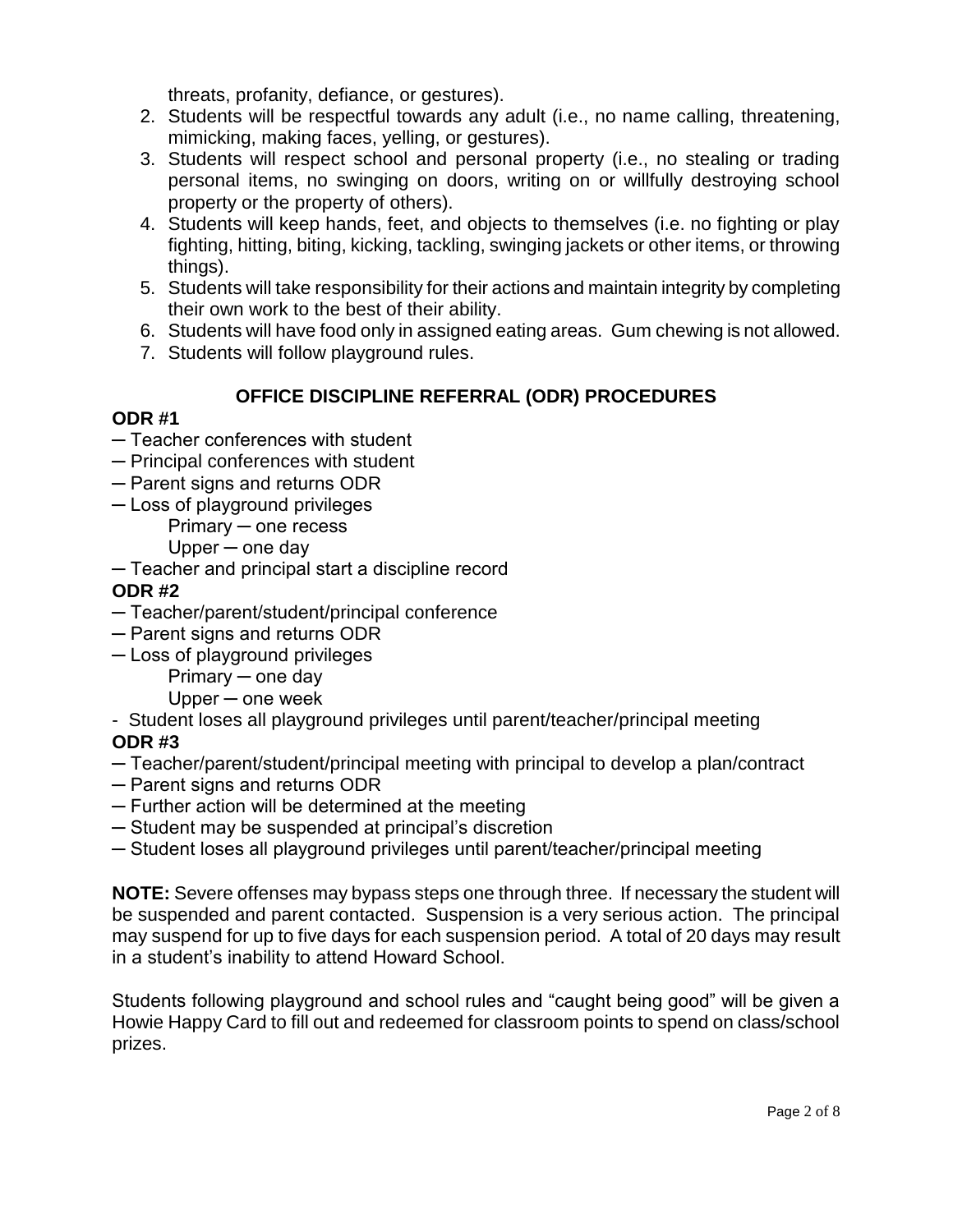## **SERIOUS OFFENSES**

The offenses listed below are violations of the Education Code of California and may result in suspension up to 5 days.

- a. Caused, attempted to cause, or threatened to cause physical injury to another person.
- b. Possessed, sold, or otherwise furnished any firearm, knife, explosive, or other dangerous object.
- c. Unlawfully possessed, used, sold or otherwise furnished, or been under the influence of any controlled substance.
- d. Unlawfully offered, arranged, or negotiated to sell any controlled substance.
- e. Committed robbery or extortion.
- f. Caused or attempted to cause damage to school property or private property.
- g. Stolen or attempted to steal school property or private property.
- h. Possessed or used tobacco.
- i. Committed an obscene act or engaged in habitual profanity or vulgarity.
- j. Unlawfully offered, arranged, or negotiated to sell any drug paraphernalia.
- k. Disrupted school activities or otherwise willfully defied the valid authority of supervisors.
- l. Committed sexual harassment as defined in section 212.5.
- m. Caused, attempted to cause or threatened to cause, or participated in an act of hate violence as defined in section 233.
- r. Engaged in an act of bullying, including but not limited to bullying by means of an electronic act.

A pupil may be suspended or expelled for acts which are enumerated in this section and related to school activity or attendance which occur at any time including, but not limited to, any of the following:

- 1. While on school grounds.
- 2. While coming to or going from school.
- 3. During the lunch period whether on or off the campus.
- 4. During, or while going to or coming from, any school-sponsored activity.

# **UNIFORM DRESS CODE**

Parents have the primary responsibility to see that students are clean and properly attired for school. Howard School and its parents have elected to follow a uniform dress code that requires students to wear navy blue pants, shorts, skirts, and the like, along with a white polo-type shirt, button-up shirt or blouse with a collar. Students will not be permitted to wear T-shirts unless they are Howard spirit shirts. Dark blue jeans will be permitted, however, they may not be acid washed, fashionably ripped, or torn. Oversized clothing is not allowed. Sweatshirts and jackets are permitted to keep warm. Flannels or other shirts over their uniforms are not permitted. We are asking for your cooperation in adhering to the uniform dress guidelines as well as the following general guidelines:

- 1. Properly sized shoes must be worn at all times. Thongs, backless, or open-toe shoes or sandals are not acceptable. No skate shoes are permitted on campus.
- 2. Clothes shall be sufficient to conceal undergarments at all times. Tank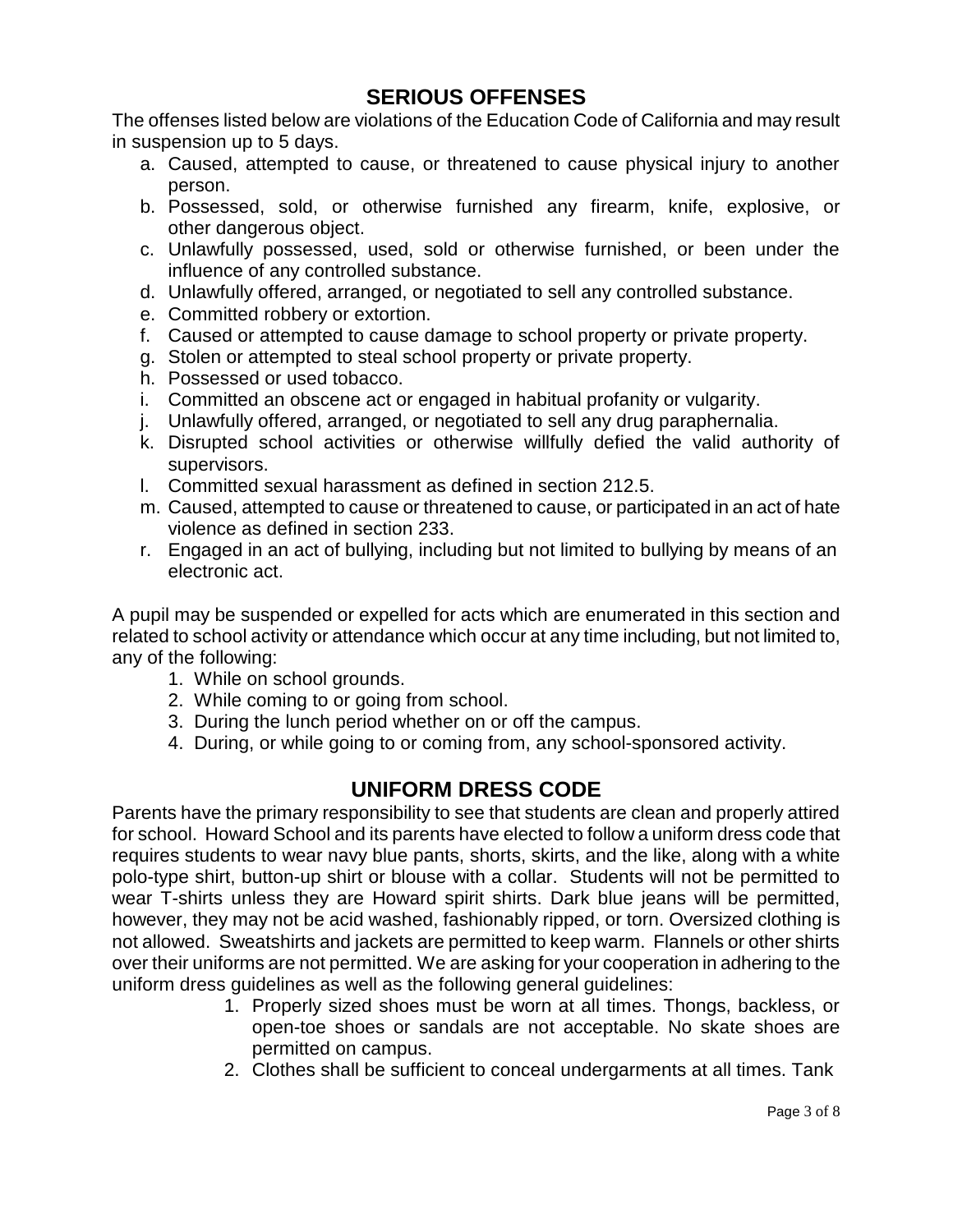tops, low cut tops, bare midriffs are not allowed. Shorts shorter than finger-tip length (when hands are at sides) are prohibited. Baggy pants will not be allowed. Students may be required to wear a belt or may be asked to call home to get pants that fit. Undershirts may not hang lower than the uniform shirt.

- 3. Hats may be worn outside for sun protection. Hats may not be worn inside at any time.
- 4. Clothing, hats, jewelry and personal items (backpacks, etc.) shall be free of writing, pictures, or any other insignia which are gang-related, profane, or sexually suggestive, which bear drug, alcohol or tobacco company advertising, or which advocate racial, ethnic, or religious prejudice. Graffiti style writing is prohibited on personal items, including notebooks, backpacks, etc.
- 5. Hair shall be clean and neatly groomed. Hair may not be sprayed by any coloring, and should not cause a disruption to the learning environment. No perfume, body spray or AXE shall be worn or brought onto campus.
- 6. Tattoos are to be covered at all times.
- 7. Only prescription sunglasses will be allowed.
- 8. Gang attire of any kind is strictly prohibited. Pants may not be gathered at the ankle with rubber bands or string.
- 9. Earrings or other jewelry, which may present a safety hazard, are not suitable for school wear, including large earrings or earrings with spikes.

In the interest of protecting the health and safety of all district students, the following Prohibited Items List has also been adopted by the Board of Trustees:

- 1. Radios, television sets, music players, electronic games and cameras.
- 2. Gambling devices dice, playing cards, etc.
- 3. Drugs, alcoholic beverages, narcotics, cigarettes, tobacco, cigarette papers, lighters, pipes, matches, look-alikes, and paraphernalia.
- 4. Explosive devices, firecrackers, fireballs, cherry bombs, etc.
- 5. Weapons, guns, knives, nail clippers, screwdrivers, and /or other dangerous items.
- 6. Toys of any kind and which are simulations of guns or knives.
- 7. Gang identification paraphernalia.
- 8. Permanent markers or mailing labels of any kind.

If these items are taken from a student the school will not be responsible for the item's security.

# **PROCEDURES FOR STUDENTS OUT OF UNIFORM**

If students are out of uniform the following will occur:

First - Fourth time "Out of uniform" notice sent home, possible loss of recess. Fifth time – Student will receive an ODR.

**NOTE:** When following the guidelines for the above dress code interferes with a religious belief or causes the family a financial hardship, we ask that you contact the school office for assistance. Dress code waivers are available through the Principal during the first ten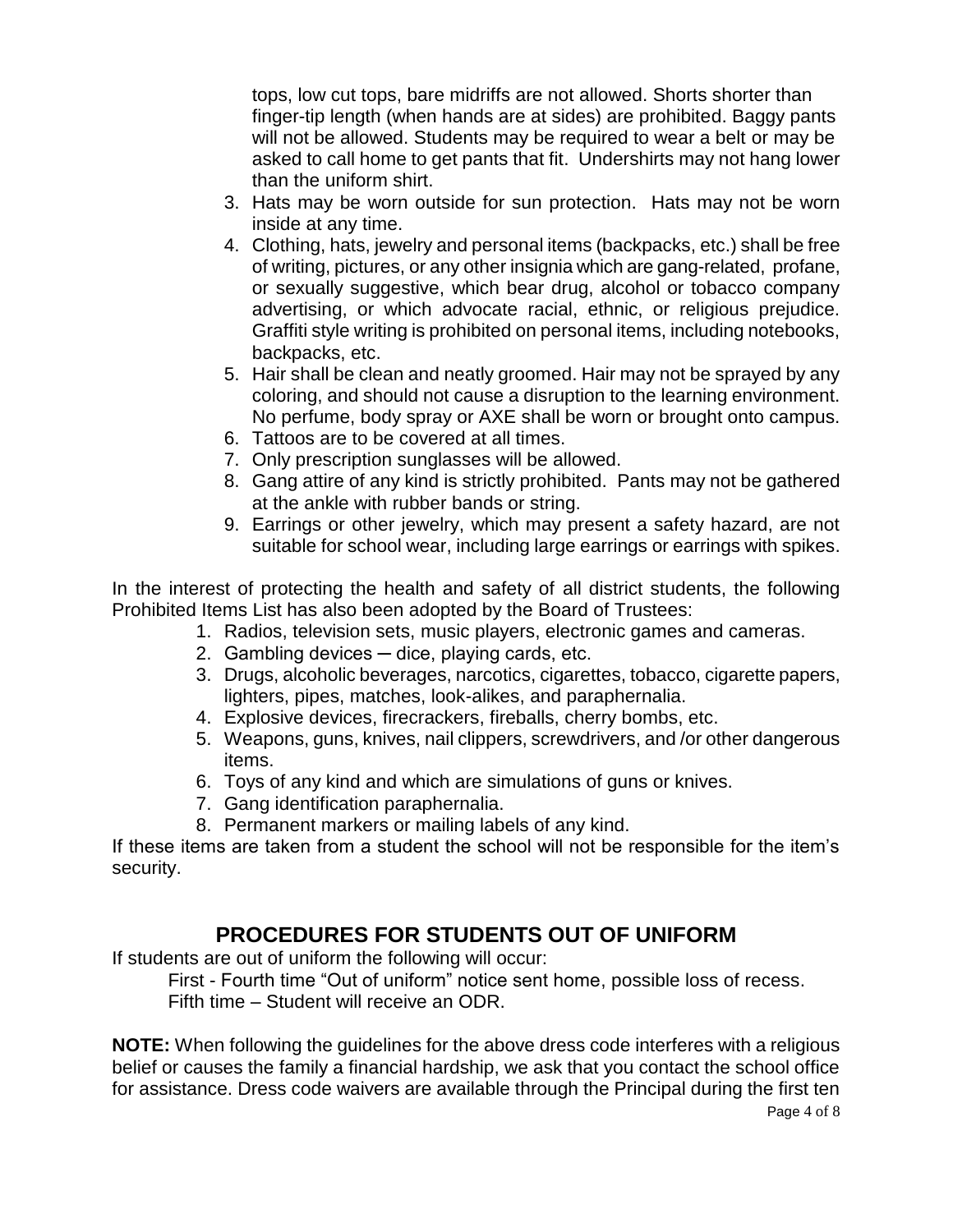school days only.

# **BREAKFAST**

Breakfast will be served from 7:00 a.m. –7:25 a.m. and is free for all students. Students arriving after that time will not be allowed a breakfast.

### **LUNCHES**

Lunch is served in three shifts each day to accommodate all the children, grades K-6. Kinder: 11:10 Primary: 10:55 a.m. and Upper: 11:45 a.m. Parents and pre-school-aged students are not permitted inside the multi-purpose room while meals are being served. Noon-aides are on duty during the lunch period to supervise the students.

Dropping off Lunch for your child: Please bring lunches to the office. For primary and kindergarten lunch bring by 10:40 a.m., and upper lunch no later than 11:40 a.m. One of our noon aides will come to the front office, get the lunches, and place them on a table designated for lunches in the MPR.

Free lunches and partially -paid lunches are provided by the state according to the financial need of the parents. Applications will be going home the first week of school. Verifications of income may be required. We will send home the school newsletter every month, included are special school-wide events, holidays, minimum days and lunch menus. Students are allowed to bring a small, individual-sized snack to have with their lunch; however, large-sized snack items to share are prohibited. Students may not bring any food to school to share with peers during lunch time, including pizza, without teacher permission and supervision.

## **ATTENDANCE**

**ABSENCES:** Please call the school office (591-2339) each day your child is absent. An automated attendance call will be made upon a student's absence. Parents are responsible for calling the school to clear all absences within three days. Illness, funeral of an immediate family member, child's court date, student's religious instruction or doctor appointments are the only excused absences. When your child is out for more than three consecutive days a doctor's note may be required. Excessive absences will warrant a conference between parent, child and principal. **(Ten absences in a year are considered excessive.)** When the parent does not confirm the absence with office, the absence is considered unexcused/truancy. Six (6) truancies require the student to be referred to the Student Attendance Review Board.

**TARDINESS:** If a child is late to school valuable learning time is lost and an interruption to the class occurs. Students will be marked tardy if they arrive in class later that the 7:30 tardy bell.Excessive tardies and early check-outs will warrant a conference between parent, child and principal. **(Ten tardies in a year are considered excessive.)** Students who are tardy or checked out early do not qualify for attendance incentives, including perfect attendance certificates and prizes. Saturday school is used to clear absences.

The Education Code states, "Students shall be classified as truant if absent from school without valid excuse three full days in one school year, or tardy or absent for more than any 30-minute period during the school day without a valid excuse on three occasions in one school year." According to our policy, after seven (7) absences you will begin to receive letters about your child's absences, your home will be visited and, in serious cases, you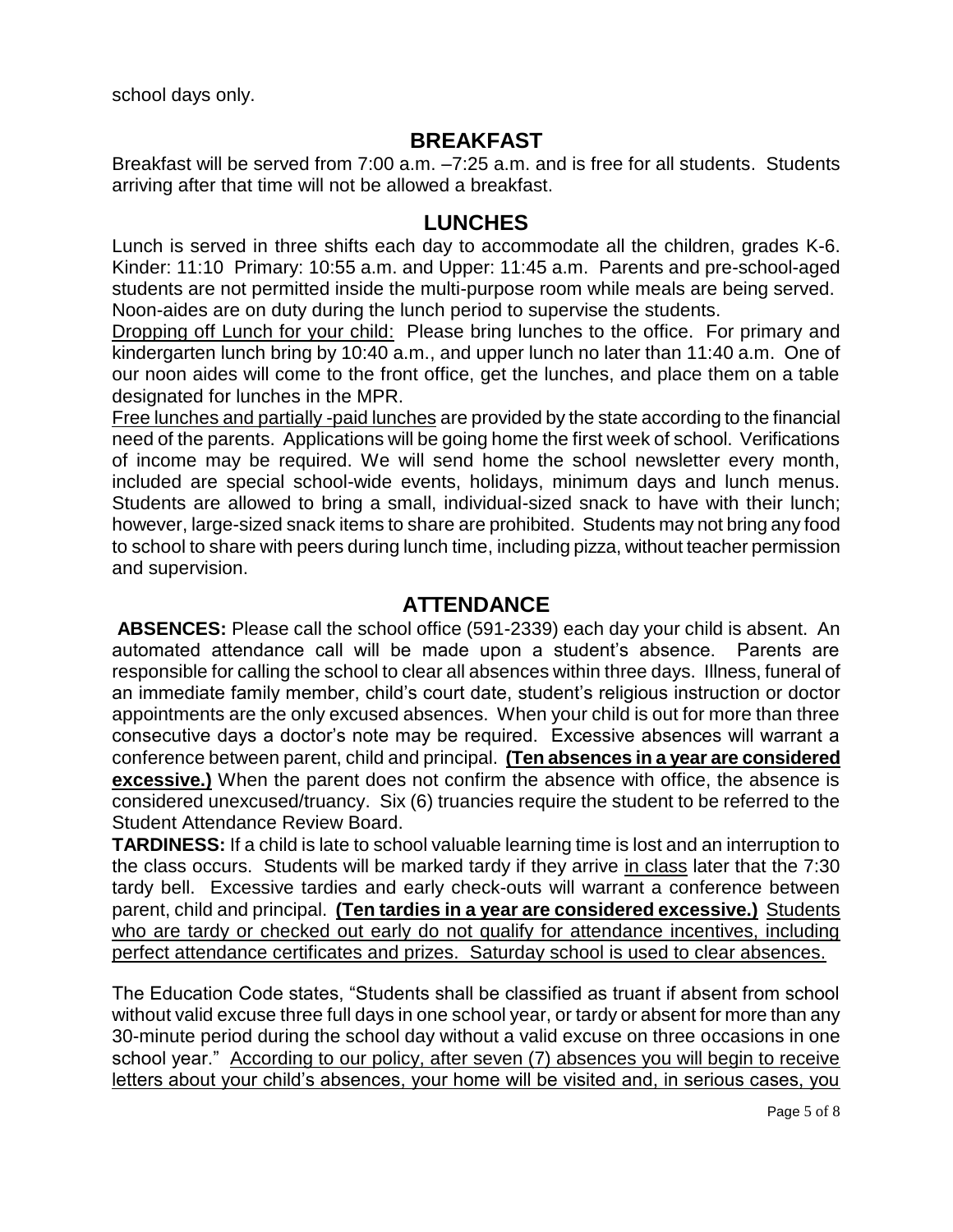may be referred to the School Attendance Review Board.

#### **Attendance Incentive Programs**

Our students are lucky here at Howard to have multiple programs to reinforce positive attendance, which ultimately results in more time receiving instruction. Here is an explanation of the incentive for attendance at Howard.

**Long Term Incentives:** *Trimester Perfect Attendance* – Students will earn a certificate and a prize if they are on time to school every day in the trimester. This means no absences and no tardies. Unexcused early check outs are counted like tardies. (This means if a child goes home sick from the health office or provides a doctor's excuse they are still eligible, but if a child goes home early for any other reason, they are not eligible.)

*All Year Perfect Attendance Celebration:* Students earn a celebration and certificate if they are on time every day in the school year. Again, only excused early check outs are allowed.

\*\***NOTE: Saturday School attendance could allow your child to receive perfect attendance for Trimester and All Year Attendance incentives.** 

**Short Term Incentives:** These incentives will be developed throughout the year and the parameters will be more restrictive.

**MAKE-UP WORK**: All work for absent students must be requested at least one day in advance.

**FAMILY EMERGENCY LEAVE:** Families must communicate with the office in the event of a situation where your child must miss 5+ days of school.

#### **APPOINTMENTS: Please try to schedule Doctor and Dentist appointments after the regular dismissal time, if possible. Minimum absence from classroom instruction is important.**

#### **SCHOOL POLICIES**

BICYCLE POLICY: Upper grade, 4<sup>th</sup>-6<sup>th</sup>, children may ride bicycles to school with parent permission, **except bus students.** Each rider must wear a helmet and bring a lock to secure the bicycle. Bicycles are not to be ridden on the campus. Riders must walk their bicycles on the sidewalks from the street. Skateboards, roller blades, skate shoes and scooters are not allowed on the campus. The school will not be responsible for lost or stolen bicycles.

**ACCIDENTS/EMERGENCY CARDS:** Registration/Emergency Information cards are sent home at the beginning of the school year to be filled out and returned immediately. In case we are unable to reach parents, local persons to call should be listed on the card. If your child becomes ill or injured at school, you will be called promptly. Therefore, it is extremely important that these cards be kept up to date, with several good phone numbers.

**ARRIVAL/DEPARTURE TIMES:** Students are not to arrive more than thirty minutes before the start of school. Students are asked to wait behind the yellow lines marked on the sidewalk until the first bell rings indicating supervision is on duty. We do not have the personnel to provide supervision outside of the specified arrival and departure times.

**LEAVING SCHOOL DURING THE DAY:** No child is to leave school during the day without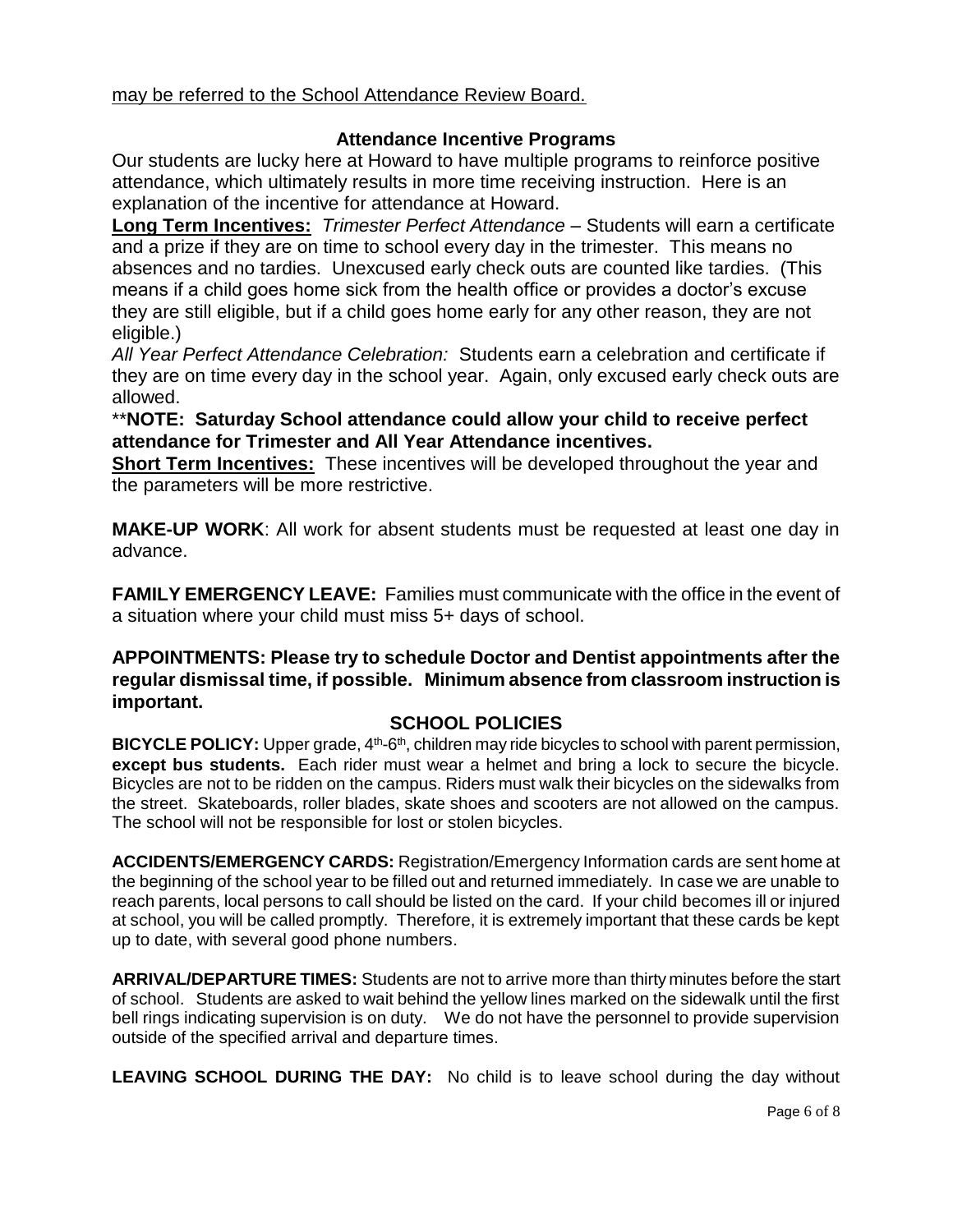permission from the office. If parents are taking their child out of school early, they must go to the office to have their child released. The office must be notified in advance if the person picking up the child is not listed on the emergency card. I.D. is required.

**VISITORS:** Should you wish to visit your child's classroom please make prior arrangements with the teacher and notify the office which day and time you will be visiting. Prior to going to any class please check in at the office. We are not able, however, to allow visits by children who are friends or relatives of our students. Additionally, preschool children will not be allowed to accompany parent helpers/visitors due to insurance reasons.

**TELEPHONE:** Children may use the telephone only in an emergency. Please plan ahead with your child if he/she is to follow procedures different than usual after school. Any changes, such as not riding the bus, should be conveyed to the teacher by note or phone call.

**CELL PHONES**: Students are legally allowed to have a cell phone at school. However, students need to keep the phone **turned off** while on campus. If a teacher or other staff member hears or sees a cell phone they will take it from the child and give it to the principal. Parents may pick up the phone from the principal, if this occurs. The school will not be responsible for the security of phones taken from students.

**SCHOOL BUS:** Riding the school bus is a privilege. Children using this service should be reminded that misbehavior at the bus stop or on the bus may result in the loss of this privilege. A bus citation will count as a citation in the school-wide discipline plan, and the consequences in that plan will be followed.

**SAFE ROUTE TO SCHOOL:** Parents of children who walk to school are asked to go over a safe route to school with their children. Walkers may not take shortcuts though private property. All students are expected to follow good citizenship standards on the way to and from school. Please do not allow or encourage your child to cross the street except at an intersection or with the crossing guard.

**INSURANCE:** The District does not provide medical insurance. Information regarding voluntary school accident insurance is sent home at the beginning of the school year. Parents may purchase this insurance if they wish.

**MEDICATION:** When your child's physician prescribes medication to be administered during school hours, State law requires that the physician state the dosage and related information on the appropriate District form, which is available in the school office. Parents are required to sign a release allowing school personnel to supervise students taking medication. It is the responsibility of the parent to bring in all medications, along with the appropriate form.

**LOST AND FOUND:** Students or parents may check the Lost and Found for missing items. Parents are urged to mark all lunch boxes, sweaters, jackets, etc. Unclaimed items are donated to charities after school closes in May. Howard School and the Ontario-Montclair School District are not responsible for personal items that have been confiscated and subsequently lost, damaged, stolen or destroyed by any manner or means.

**PARENT EDUCATION, SPECIAL EDUCATION, & COMMUNITY RESOURCES:** Parents interested in special education programs can attend Community Advisory Committee (CAC) meetings at the OMSD Special Education Local Plan Area (SELPA). Some monthly meetings include informational presentations on topics that may interest you. Information can be obtained through brochures, which are available at each school site, on the OMSD website